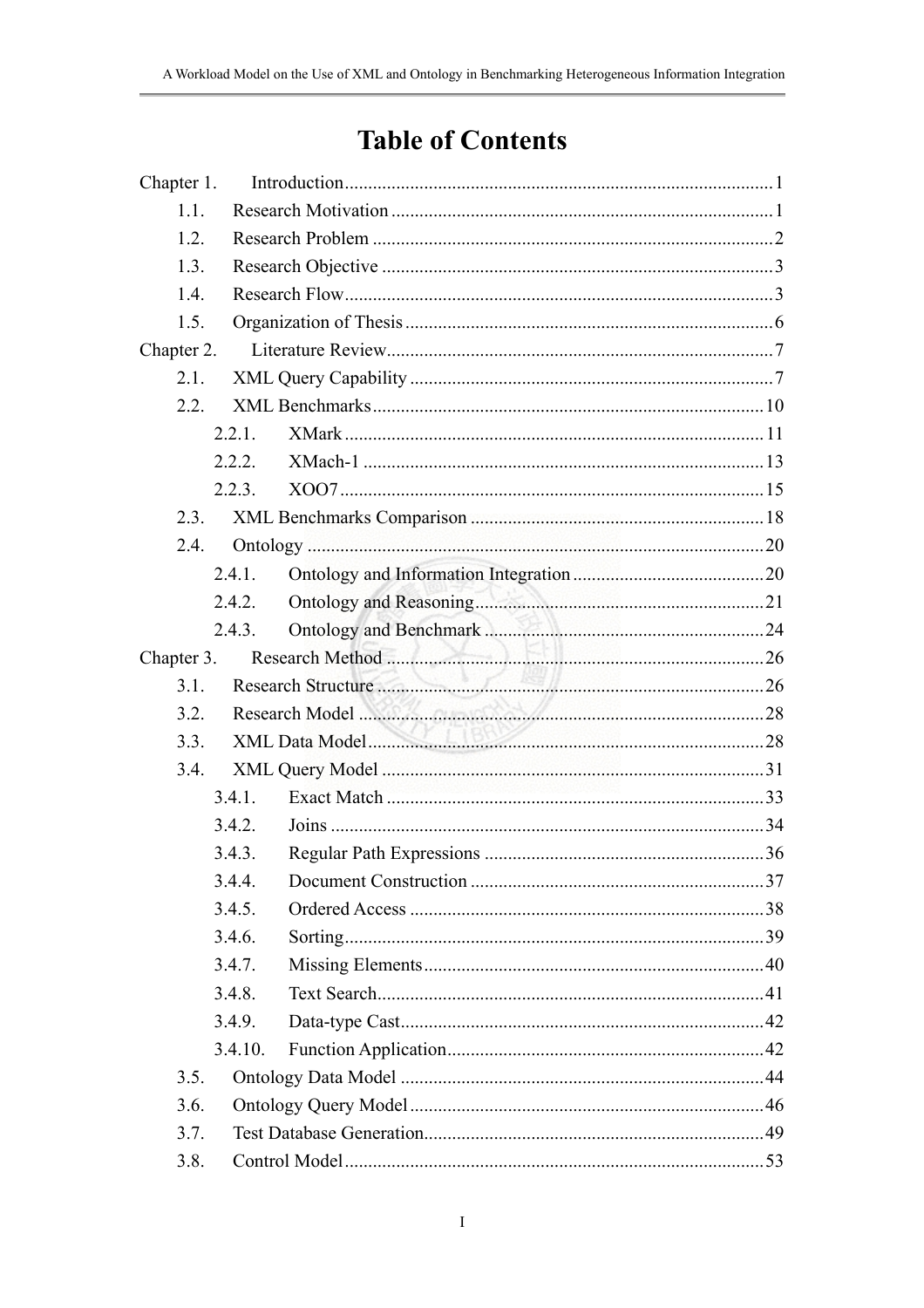| 3.9.       |        |  |
|------------|--------|--|
| Chapter 4. |        |  |
| $4.1$ .    |        |  |
| 4.2.       |        |  |
| 4.3.       |        |  |
|            | 4.3.1. |  |
|            | 432    |  |
|            | 4.3.3. |  |
|            | 4.3.4  |  |
| Chapter 5. |        |  |
| 5.1.       |        |  |
| 5.2.       |        |  |
| Chapter 6. |        |  |
| 61         |        |  |
| 62         |        |  |
|            |        |  |
|            |        |  |
|            |        |  |
|            |        |  |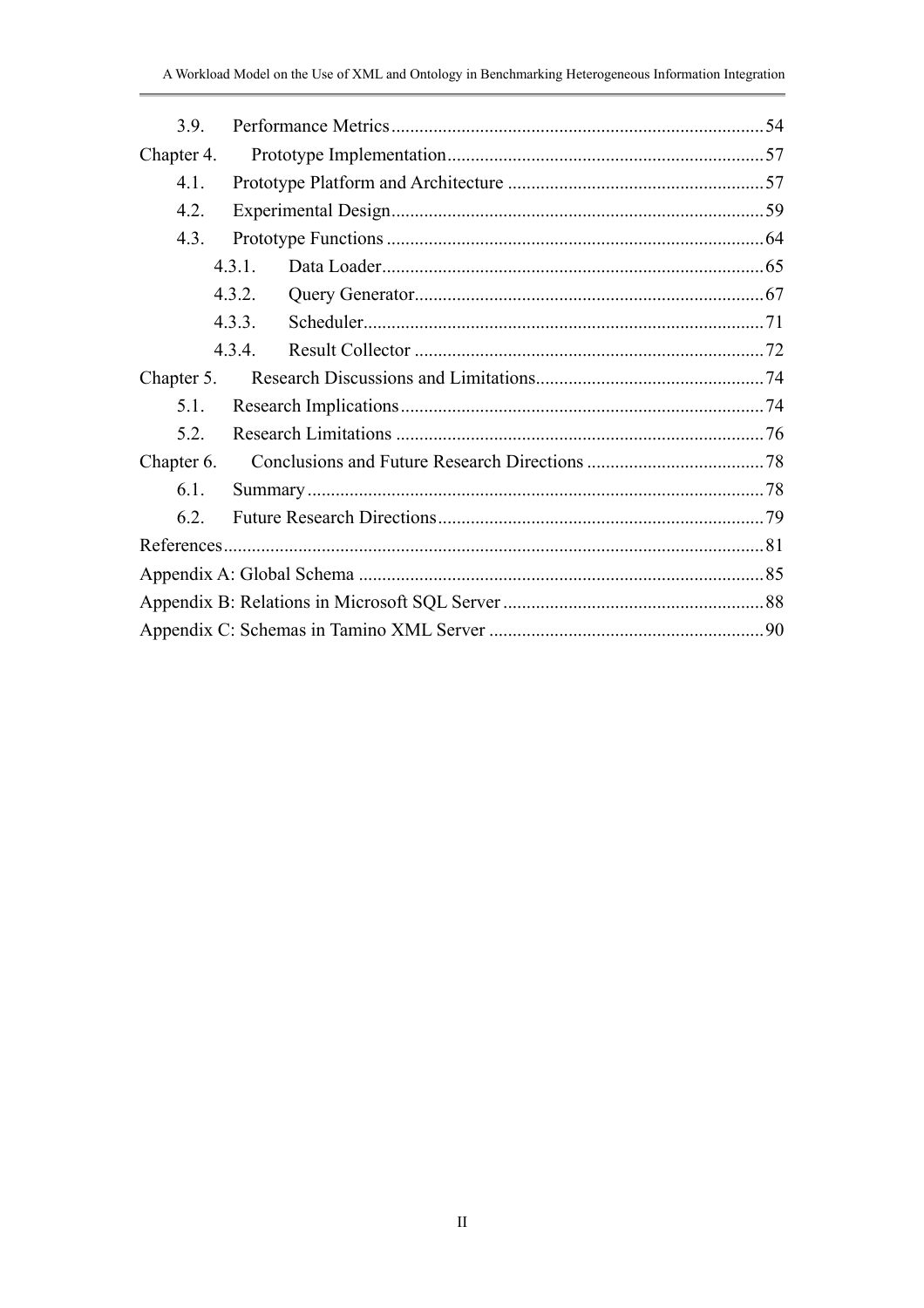## **List of Tables**

| .22 |
|-----|
|     |
|     |
|     |
|     |
|     |
|     |
|     |
|     |